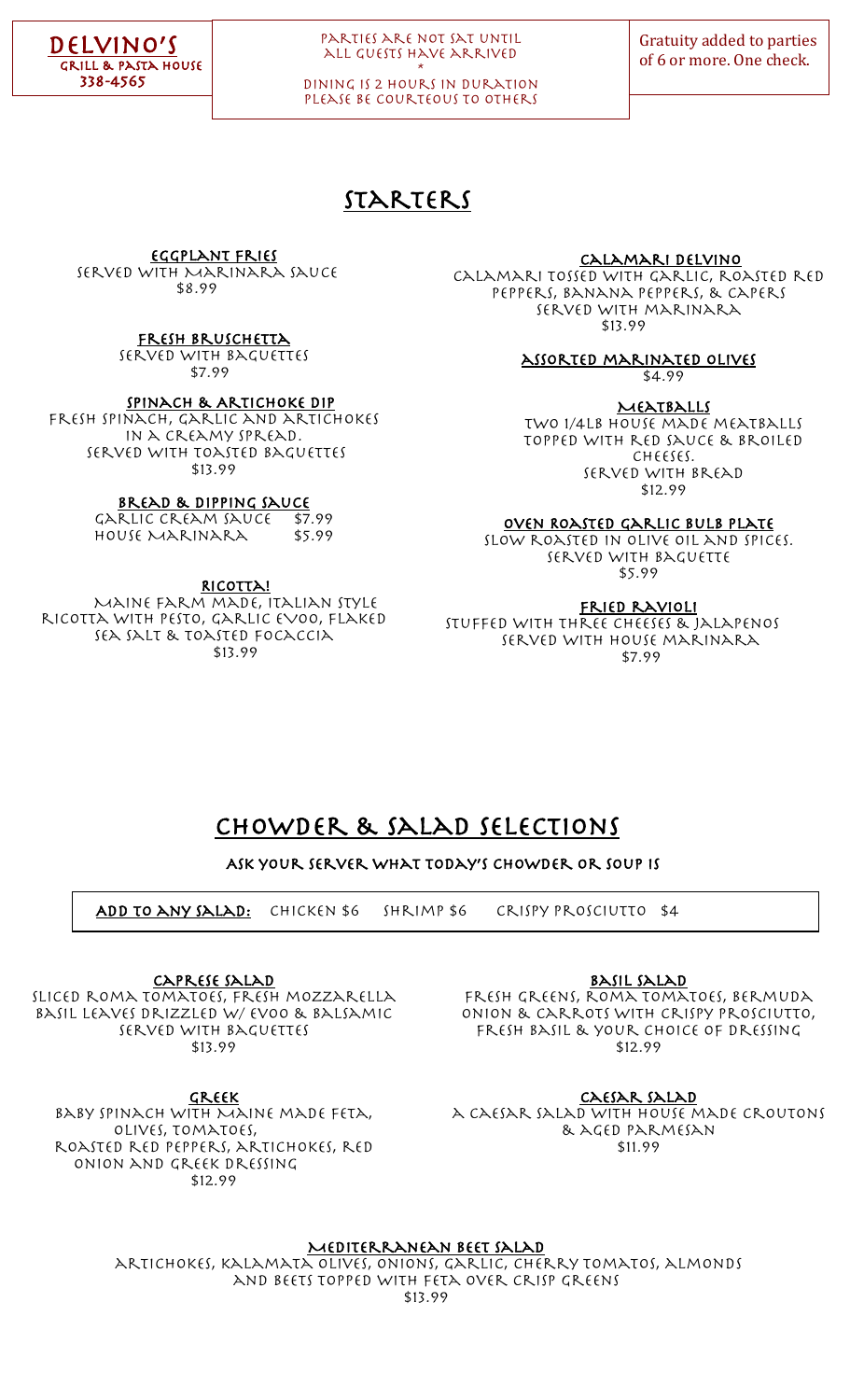ENTRÉES<br>ALL ENTRÉES ARE SERVED WITH BREAD & GARLIC OIL &

house salad with house made balsamic vinaigrette

<u>Crispy prosciutto</u> \$7 two 1/4LB BEEF MEATBALLS \$9 SAUSAGE \$9  $ADD$  TO ANY ENTRÉE CHICKEN \$7 SHRIMP \$10

### j HADDOCK PLATE

Hand breaded haddock with today's potato Lemon & dill aioli \$23.99

## FRESH PASTA

Today's pasta topped with your choice of garlic cream sauce, marinara or Mushroom cream sauce \$13.99

### Mushroom sacchetti

WILD PORCINI AND ROASTED PORTABELLA MUSHROOMS BLENDED WITH FOUR CHEESES, wrapped in fresh pasta & drizzled with peppered mushroom cream sauce \$17.99

Pesto gnocchi

Fresh gnocchi tossed with pesto cream sauce and roasted red peppers \$17.99

Chicken Parmesan

Fresh Pasta. Hand breaded chicken breast Broiled Mozzarella & Parmesan \$22.99

Eggplant Parmesan

Fresh Pasta. Hand breaded fresh eggplant Broiled Mozzarella & Parmesan  $$21.99$ 

MEAT LASAGNA

Ground Beef, Sausage, and Four Cheese Lasagna. Slow baked and topped with broiled mozzarella & parmesan \$22.99

Chicken

GRILLED CHICKEN BREAST over GARLIC PARMESAEN MASHED potato TOPPED WITH OUR slow SIMMERED GARLIC CREAM SAUCE. CHEF VEGETABLE \$20.99

SHORT RIB

Chianti braised short rib with garlic Parmesan Mashed Potatoes and today's vegetable Mrkt \$

STEAK: TODAY'S CUT

CHEF' S CHOICE BEEF SERVED WITH MASHED POTATO AND TODAY'S VEGETABLE MRKT

# Pizzettes

8" Naan bread

ADD TO ANY PIZZETTE: CHICKEN \$6 SHRIMP \$7 Crispy prosciutto \$4 add Sausage \$5 Add meatball \$5

Chicken Parmesan hand breaded chicken paired with house marinara and broiled Parmesan & mozzarella \$12.99

MARGHERITA WHITE PIZZA WITH CHERRY TOMATOES, Fresh Basil, Garlic, and fresh Mozzarella \$10.99

**GREEK** Garlic oil with spinach, artichokes, Greek olives, Maine Feta, tomatoes, and parmesan \$11.99

<u>ITALIAN SAUSAGE</u><br>ITALIAN SAUSAGE, ROASTED RED PEPPERS, CARAMELIZED ONIONS, MARINARA AND Mozzarella \$13.99

D I N N E R